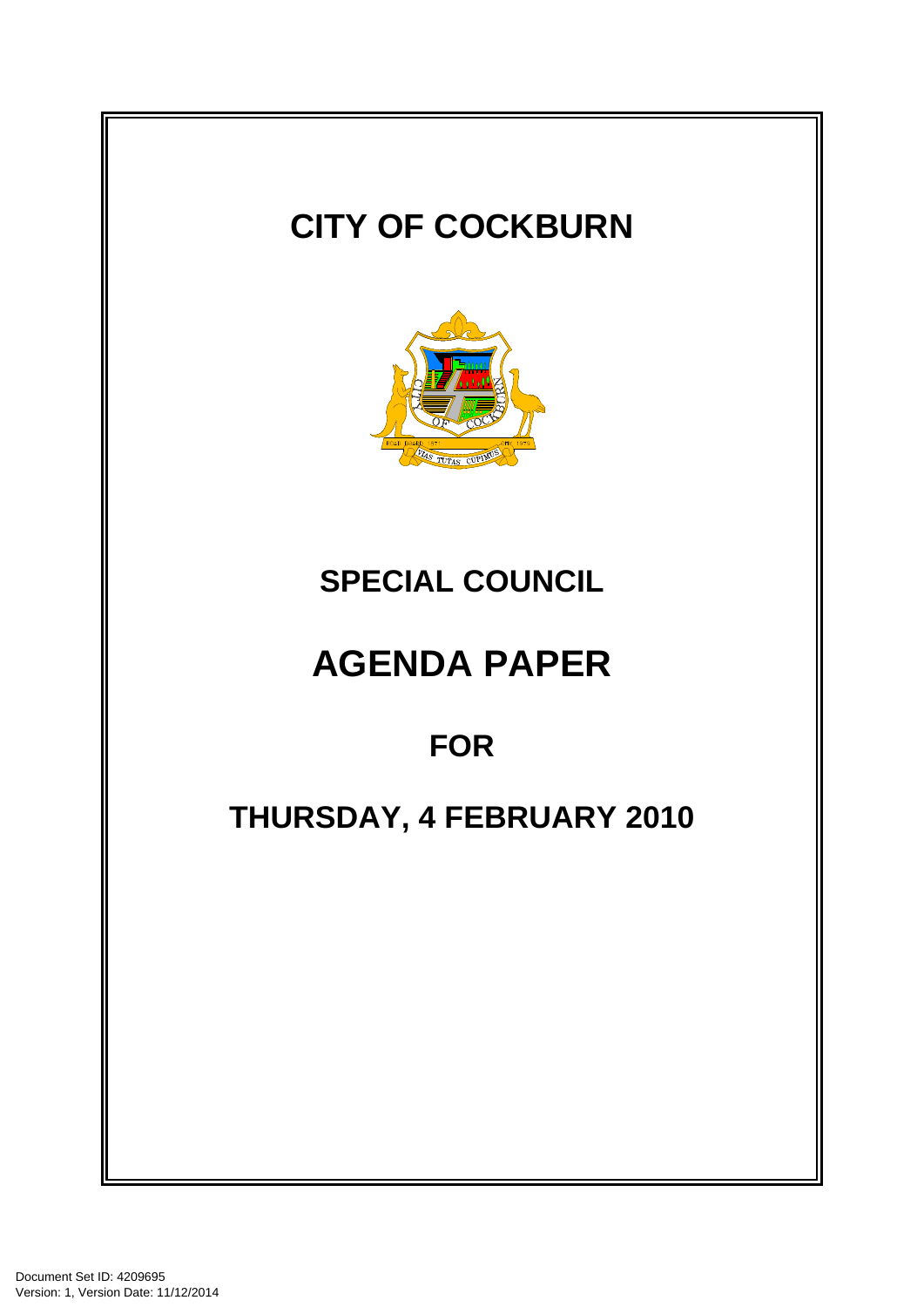# **CITY OF COCKBURN**

# **SUMMARY OF AGENDA TO BE PRESENTED TO THE SPECIAL COUNCIL MEETING TO BE HELD ON THURSDAY, 4 FEBRUARY 2010 AT 6:00 PM**

# **Page**

-

| 1.             |                                                                                                                     |                                                                                                         |  |
|----------------|---------------------------------------------------------------------------------------------------------------------|---------------------------------------------------------------------------------------------------------|--|
| 2.             | APPOINTMENT OF PRESIDING MEMBER (IF REQUIRED)1                                                                      |                                                                                                         |  |
| 3.             | DISCLAIMER (TO BE READ ALOUD BY PRESIDING MEMBER)1                                                                  |                                                                                                         |  |
| $\mathbf{4}$ . | ACKNOWLEDGEMENT OF RECEIPT OF WRITTEN DECLARATIONS OF<br>FINANCIAL INTERESTS AND CONFLICT OF INTEREST (BY PRESIDING |                                                                                                         |  |
| 5 <sub>1</sub> |                                                                                                                     |                                                                                                         |  |
| 6.             |                                                                                                                     |                                                                                                         |  |
| 7 <sub>1</sub> | DECLARATION BY COUNCILLORS WHO HAVE NOT GIVEN DUE<br>CONSIDERATION TO MATTERS CONTAINED IN THE BUSINESS1            |                                                                                                         |  |
| 8              |                                                                                                                     |                                                                                                         |  |
| 9.             |                                                                                                                     |                                                                                                         |  |
|                | 9.1                                                                                                                 | (SCM 04/02/2010) - TENDER PROCUREMENT - POLICIES,<br>DELEGATED AUTHORITIES & POSITION STATEMENTS (5015) |  |
| 10.            |                                                                                                                     | (SCM 04/02/2010) - RESOLUTION OF COMPLIANCE (SECTION 3.18(3),                                           |  |
| 11.            |                                                                                                                     |                                                                                                         |  |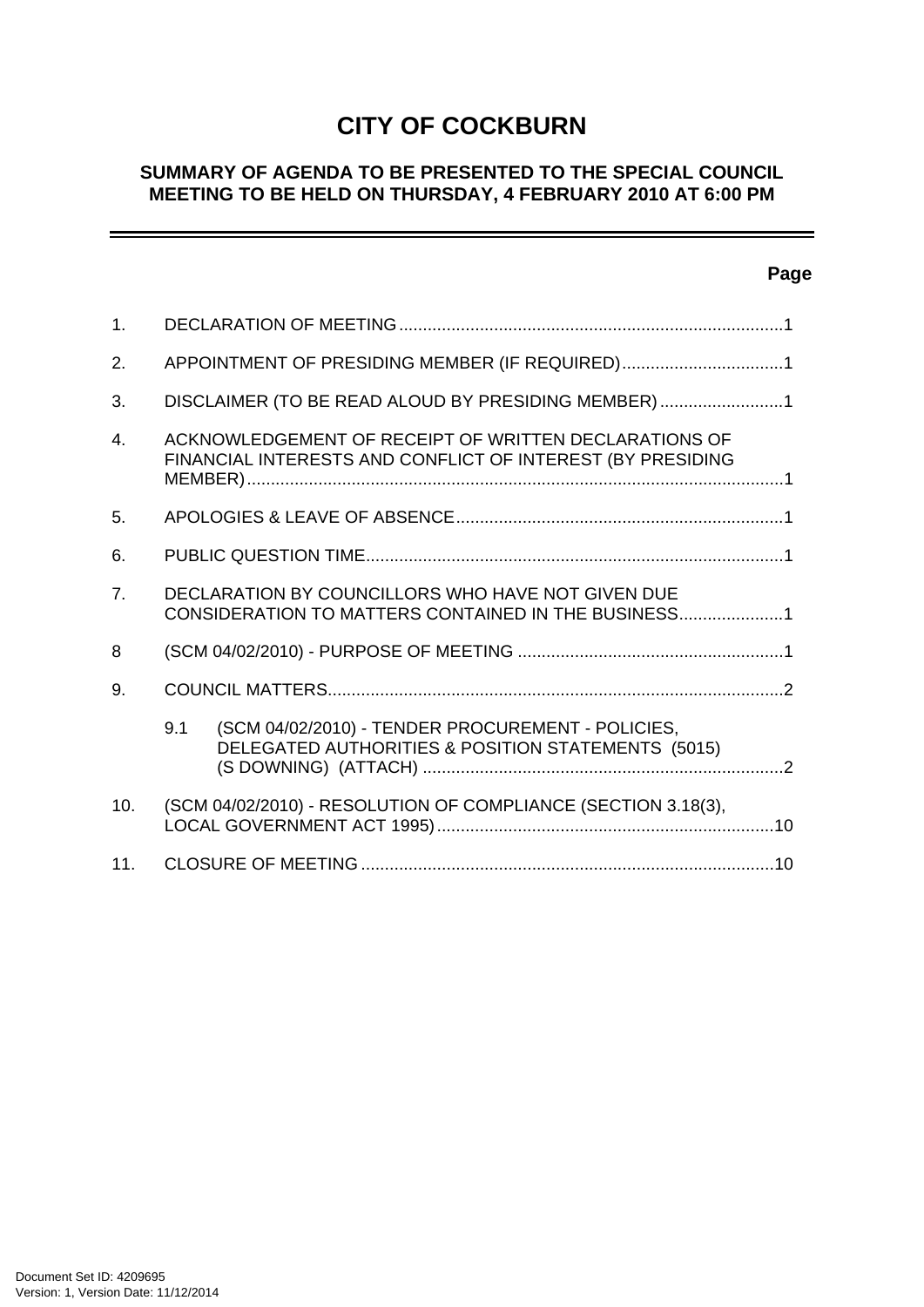# **CITY OF COCKBURN**

# <span id="page-2-0"></span>**AGENDA TO BE PRESENTED TO THE SPECIAL COUNCIL MEETING TO BE HELD ON THURSDAY, 4 FEBRUARY 2010 AT 6:00 PM**

# **1. DECLARATION OF MEETING**

# **2. APPOINTMENT OF PRESIDING MEMBER (If required)**

## **3. DISCLAIMER (To be read aloud by Presiding Member)**

Members of the public, who attend Council Meetings, should not act immediately on anything they hear at the Meetings, without first seeking clarification of Council's position. Persons are advised to wait for written advice from the Council prior to taking action on any matter that they may have before Council.

- **4. ACKNOWLEDGEMENT OF RECEIPT OF WRITTEN DECLARATIONS OF FINANCIAL INTERESTS AND CONFLICT OF INTEREST (by Presiding Member)**
- **5. APOLOGIES & LEAVE OF ABSENCE**
- **6. PUBLIC QUESTION TIME**

# **7. DECLARATION BY COUNCILLORS WHO HAVE NOT GIVEN DUE CONSIDERATION TO MATTERS CONTAINED IN THE BUSINESS**

## **8 (SCM 04/02/2010) - PURPOSE OF MEETING**

The purpose of the meeting is to consider Tender Procurement – Policies, Delegated Authorities and Position Statements.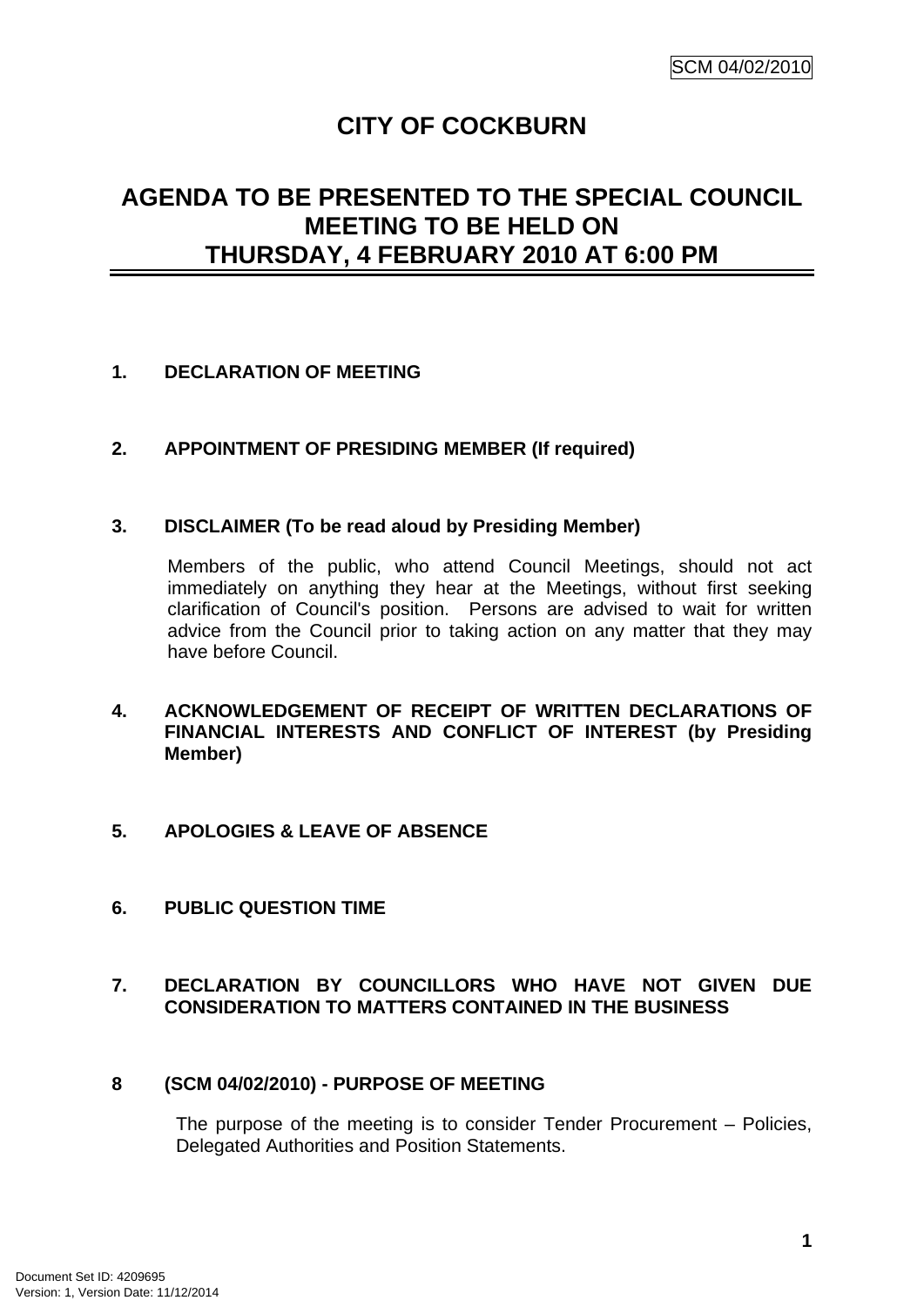## <span id="page-3-0"></span>**9. COUNCIL MATTERS**

## **9.1 (SCM 04/02/2010) - TENDER PROCUREMENT - POLICIES, DELEGATED AUTHORITIES & POSITION STATEMENTS (5015) (S DOWNING) (ATTACH)**

**RECOMMENDATION** That Council:

- (1) adopt proposed amendments to Policy SC38 'Sustainable Procurement;
- (2) adopt proposed amendments to Policy SES3 'Evaluation of Tenders and associated delegated authority;
- (3) adopt proposed amendments to Delegated Authority LGAES4 'Local Government Act 1995 – Contract Variations';
- (4) delete Position Statement PSES15 'Reports to Council Tenders'; and
- (5) update the Delegated Authority Register accordingly.

**TO BE CARRIED BY AN ABSOLUTE MAJORITY OF COUNCIL**

## **COUNCIL DECISION**

## **Background**

This item was previously considered by Council at the Ordinary Council meeting held on Thursday, 10 December 2009. At the meeting, the Council resolved:

*that the matter be deferred for consideration at a Special Council Meeting.* 

The reason for the decision was that the Agenda item contained changes to Council Policy which needs considered discussion and debate prior to presentation to full Council. With no Policy Committee currently, this has not occurred.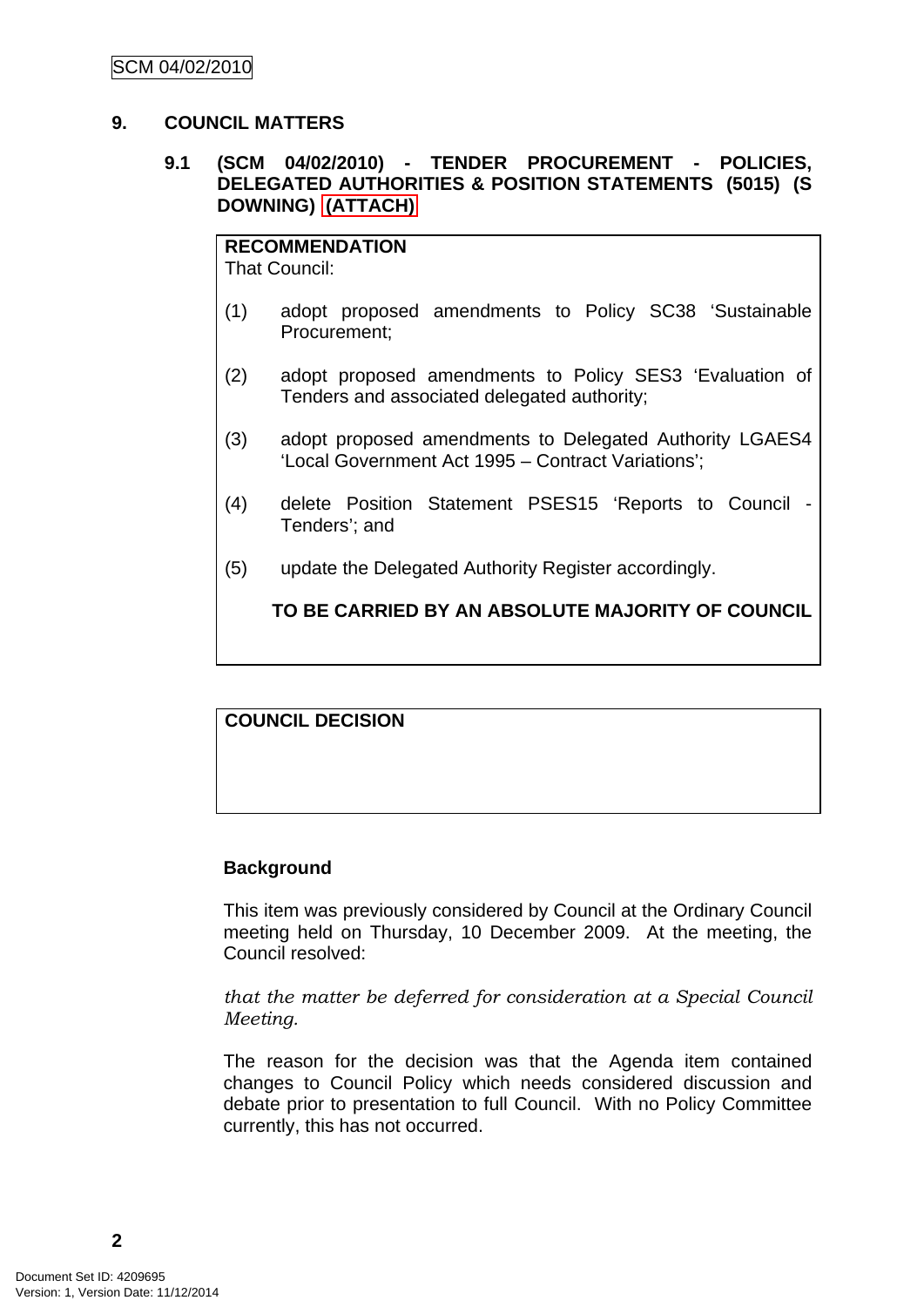There are many questions which still need to be answered on changes to these Policies and it would be inappropriate for Council not to have enough time to consider this item fully.

As such, this report is now resubmitted with additional information and explanation raised at the December 2009 Council Meeting to answer a number of the questions raised by Elected Members.

Implementation of Policy SC38 'Sustainability', first adopted by Council on 8 June 2006, has identified impacts on other Council Policies and Position Statements, necessitating a review of the same to ensure compatibility and effectiveness.

In this report two Policies, two Delegated Authorities and one Position Statement have been reviewed:

- Policy SC38 'Sustainable Procurement'
- Policy SES3 'Evaluation of Tenders'
- Delegated Authority SES3 'Evaluation of Tenders'.
- Delegations made pursuant to the Local Government Act 1995 LGAES4 'Contract Variation'.
- Position Statement PSES15 'Reports to Council Tenders'

#### **Submission**

That Council delete Position Statement PSES15 "Reports to Council - Tenders'. Endorse changes to Policy SC38 – Sustainable Procurement, SES3 - Evaluations of Tenders and associated Delegation, and LGAES4 – Contract Variations.

## **Report**

Implementation of Policy SC38 'Sustainability', first adopted by the Council on 8 June 2006, has identified impacts on other Council Policies and Position Statements, necessitating a review of the same to ensure compatibility and effectiveness. Accordingly, a panel of Staff from the following departments of the City:

- Finance
- Parks
- Environmental Services

(with support from all Directors and their endorsement) have undertaken a review of:

- 1. Policy SC38 'Sustainable Procurement';
- 2. Policy SES3 'Evaluation of Tenders'; and
- 3. Delegated Authorities LGAES4 'Local Government Act 1995, 'Contract Variation' and SES3 ' Evaluation of Tenders'.
- 4. Position Statement PSES 15 'Reports to Council Tenders';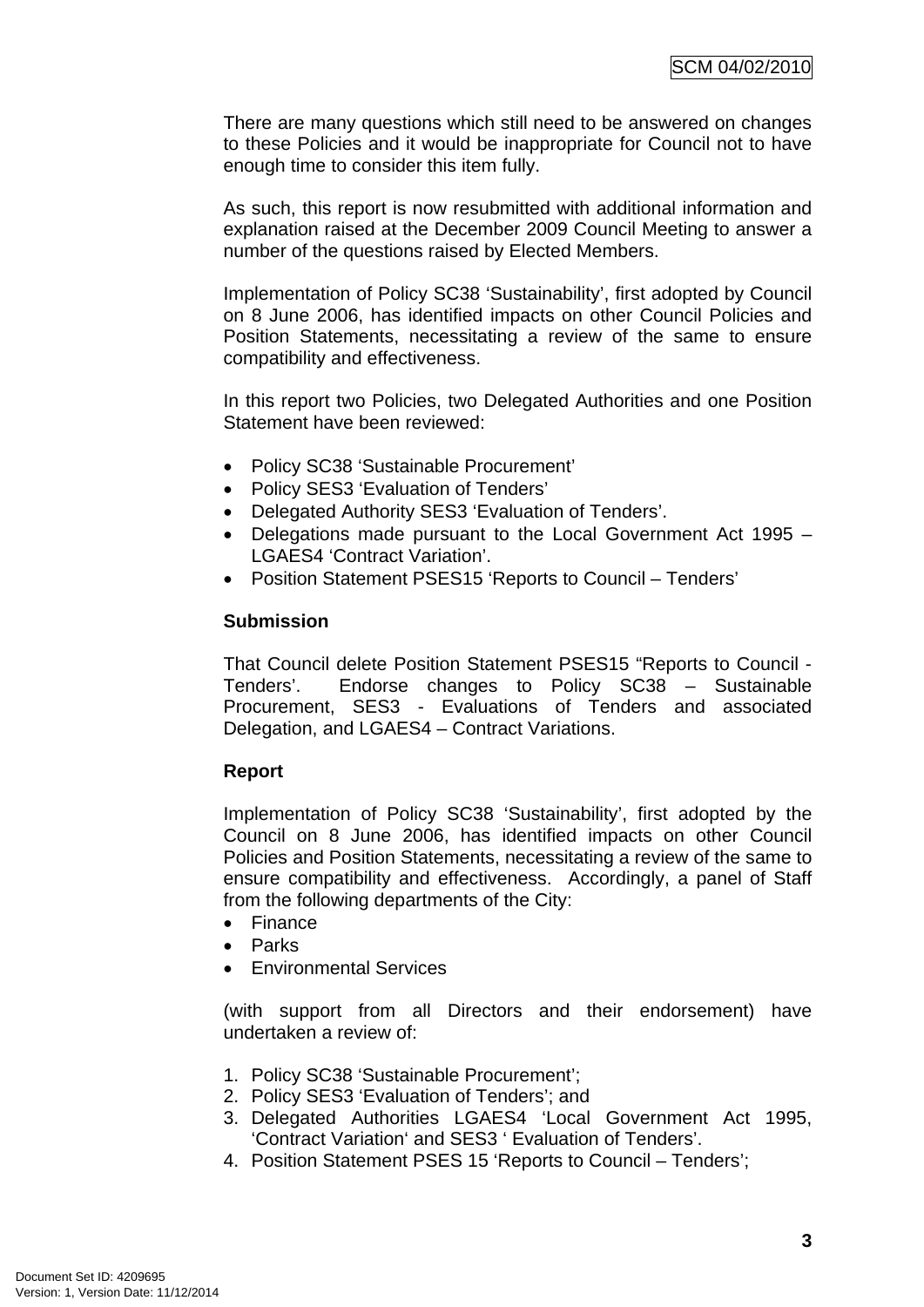It is recommended that Position Statement PSES15 'Reports to Council – Tenders' is deleted and its content incorporated into Policy SES3 'Evaluation of Tenders'.

Policies SC38 and SES3 are attached, with recommended changes tracked. The major recommended changes, and reasons for the changes, to each of these is summarised below:

#### Policy SC38 'Sustainable Procurement'

Below is a detailed analysis for each section to be amended as part of this Policy

#### *Status*

This section is being amended to reflect the division is Finance and Corporate Services not Corporate Services.

#### *Background*

This section is being amended to reflect the background of the actual policy and not the background to changes to the Local Government Act 1995 and the Local Government (Functions and General) Regulations.

#### *Purpose*

This section is being amended to reflect a more succinct Purpose behind the policy and rather than list them as 1, 2, 3 etc, the purposes are aggregated into one paragraph. The removal of such terms as integrity, value for money and promotes effective governance, amongst other terms, is because these terms are stated in other documents, such as the Local Government Act, the Staff Code of Conduct, which provide an over-riding guide to how Officers of the City should conduct themselves. So mentioning it here is redundant and if not redundant should probably be repeated in all staff related policies.

#### *Ethics and Integrity*

Attached is a copy of the Staff Code of Conduct, which has had the relevant sections highlighted. It is more stringent than the sections of the current policy and applies to all actions of Officers of the City. The removal is not perceived by Officers as an open cheque book to cease to behave in an ethical manner. The removal is a reflection that Officers are governed by the overall Staff Code of Conduct regardless of what a specific Policy states or does not state. A copy of the Staff Code of Conduct is included in every e-evaluation tender pack issued for all panel members for all tender assessments.

#### *Environment Considerations/Sustainability Section*

The old sections on Environment, Social and Economic Considerations is being changed to a more succinct version and reducing the more prescriptive policy implications with more strategic directions. This in turn allows for greater not less considerations for environmental impacts on purchasing policies as times change. Sustainability is being introduced as overall concept into procurement procedures and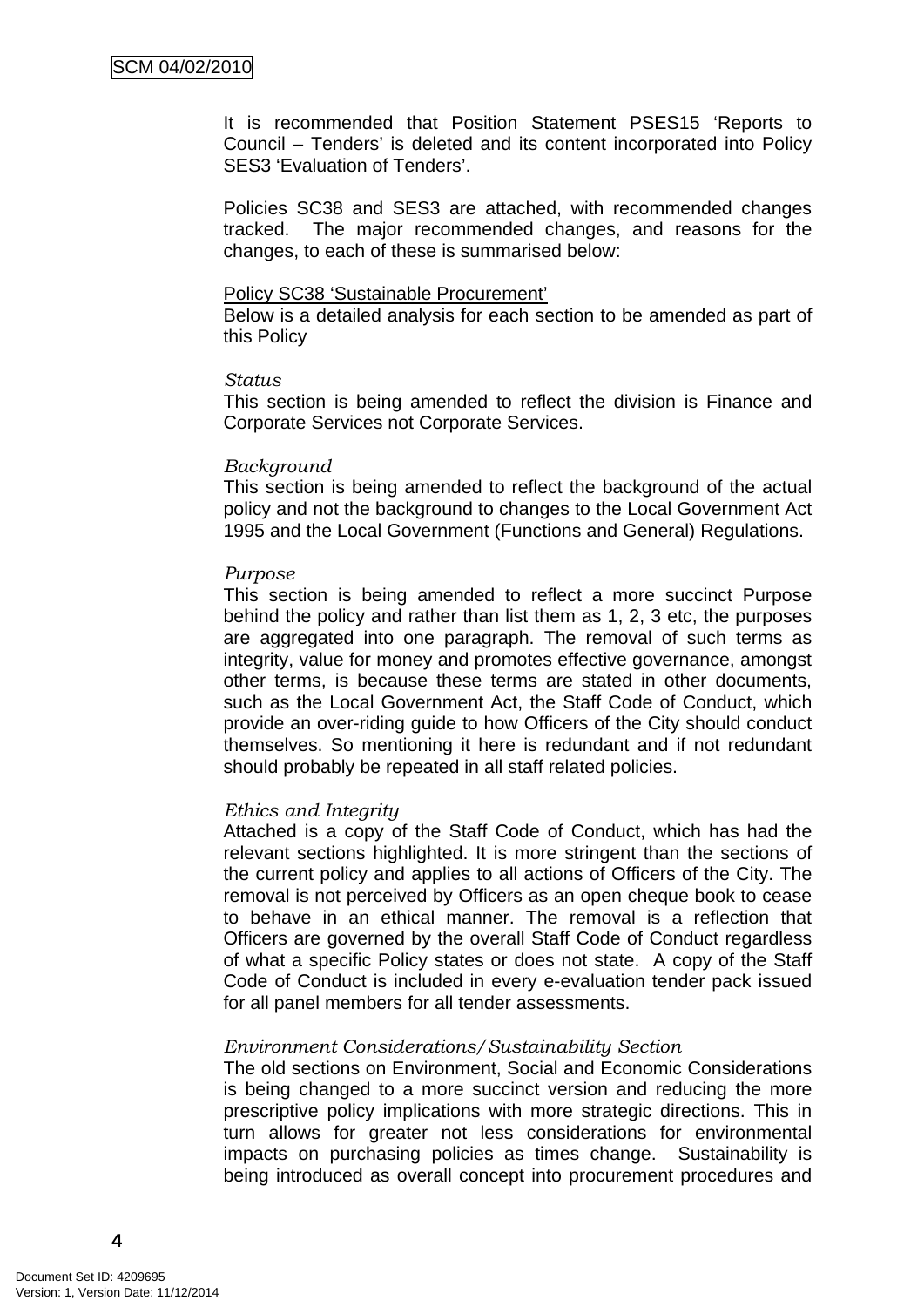processes rather than just four more defined terms. The aim is maximise the sustainability of procurement for the City by minimising the environmental, social and economical impacts, and encourage the City's suppliers to adopt similar policies.

## *Procurement Thresholds Increased*

The procurement thresholds have been altered so as to have limits and values for all general supplies. So now, one verbal quotation will be required for all purchases less that \$3,000. Two written quotes for purchases between \$3,000 to \$10,000. Three written quotes will be required for procurement between \$10,001 to \$99,999.

Preferred suppliers are treated differently as they have already been processed by the City as supplying the best price in their category.

All purchasing over \$100,000 is required to be by tender. By virtue of the anti-avoidance clauses of the Local Government Act, this means that any procurement greater that \$33,000 in one financial year will have a tender.

A formal request for quotation (RFQ) shall only be required to be called where a specification, selection criteria and conditions of contract are required. This has been amended to reflect that the cost of business has increased and what the City is trying to do is make it relatively easy to do business with the City, given the high cost of putting together a tender response.

#### *Quotation Principles*

This section has been amended to reflect other changes in the policy, remove some prescriptive elements and update the section such as the inclusion of qualitative elements for example environmental impacts/considerations.

#### *Purchase Orders*

This section has been redrafted to reflect the correct procedures.

#### *Regulatory Compliance*

There has been no change to this section.

## *Records Management*

This section has been amended to be more explicit in that all documents for tenders, quotations and other areas associated with procurement should be recorded in the City's Record Management System.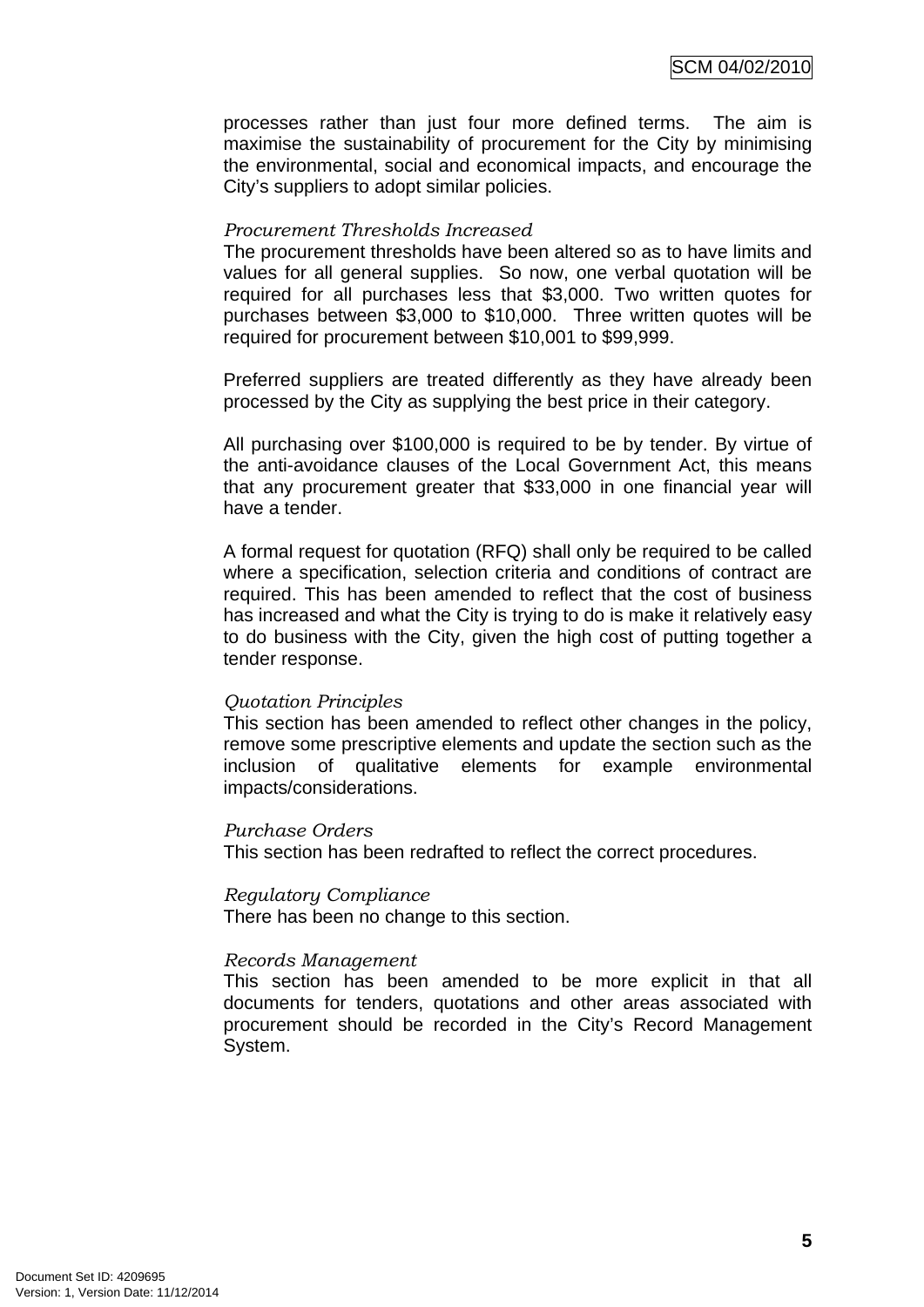#### Policy SES3 'Evaluation of Tenders'

#### *Status*

This section has been changed to reflect current policy presentation styles including the correct division with carriage for implementing the policy.

#### *Policy Background*

The background to the policy has been enhanced. The previous policy section did not have sufficient background.

#### *Purpose*

This section has been changed to reflect the current process the Officers believe is necessary to undertake when tasked with a tender evaluation.

#### *Evaluation or Selection Criteria*

This section has been amended by the removal of material that is in the actual tender document and is not necessarily the basis on which a tender is determined. So for example, a tenderer may have to have a management safety plan. The pre-evaluation checks govern the process of reviewing this, not the tender evaluation panel. The quality of the plan may impact on the overall qualitative marking the tenderer receives but this is now covered under the section for qualitative evaluation. So the compliance checks will pick up this section. The panel then needs to consider the areas:

- 1. Compliance
- 2. Qualitative Criteria
- 3. Price Criteria

An evaluation officer will then mark a tenderer on this specific requirement rather than the more general area as previously required.

#### *Tender Weightings Changes*

This section has been included for the first time with weightings having been altered to accommodate sustainability. Price has been allocated a 50% maximum weighting to greater reflect the importance to the City that the tender outcome is of high economic importance.

Sustainability can attract a higher cost and up to 10% price differential has been allowed for in the evaluation process. By accepting this Policy, it will strengthen the requirement and support for sustainability in the evaluation of tenders process.

#### *Canvassing*

This has been inserted for the first time, to bring our practices in line with other Local Governments in WA and state that lobbying would disqualify a tenderer. To date there have been no apparent efforts of lobbying for a particular tender.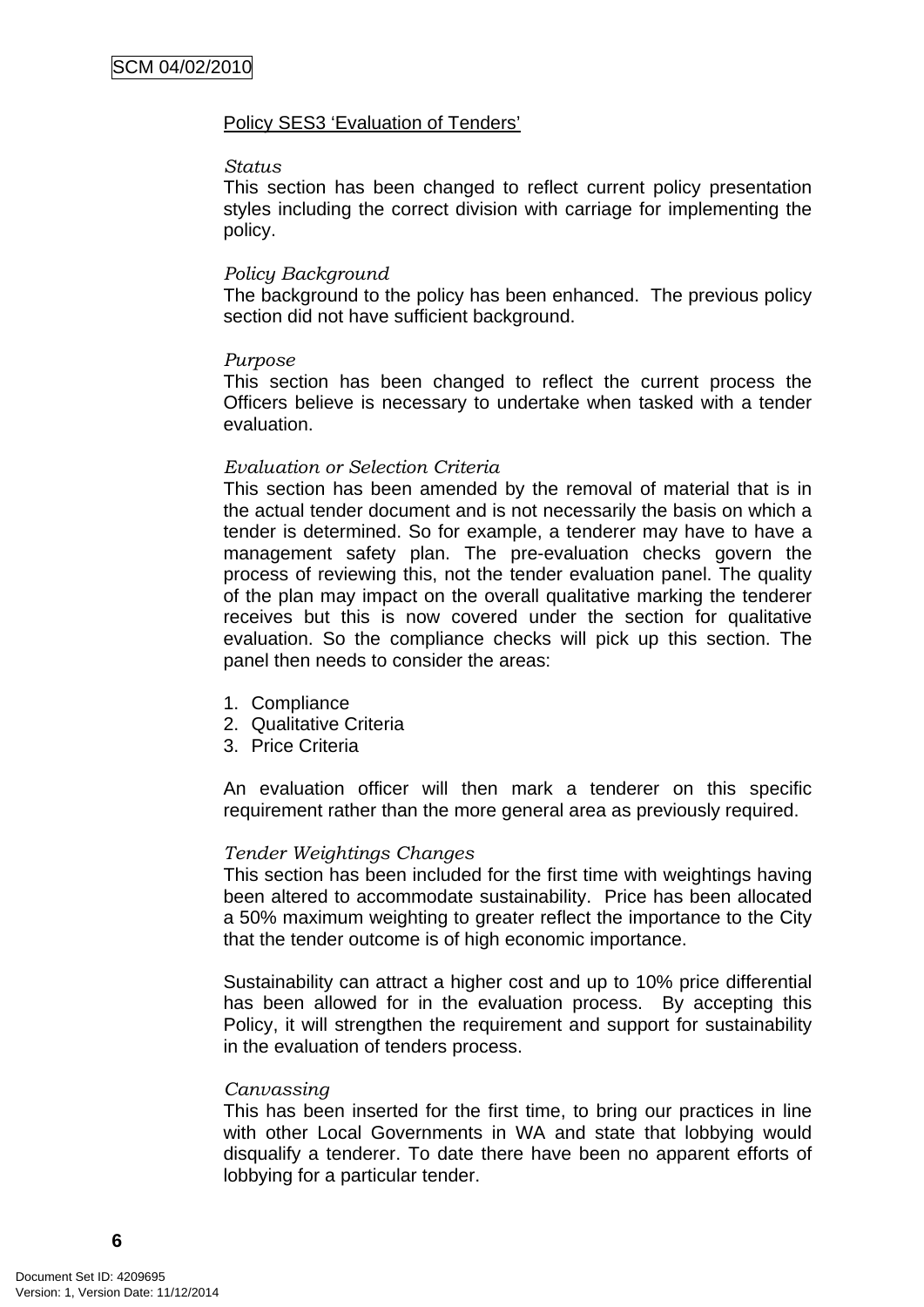## *Insertion of Evaluation Panel*

An Evaluation panel has been inserted, which stipulates a minimum of three staff. The panel must specifically contain a member of the Strategic Business Group, and should not contain more than 2 members from the same service or business unit proposing the tender. An officer from the Environmental Services unit can be used where specific expertise is required in the area of sustainability. However, it is expected that each member of every evaluation panel will have sufficient expertise to address the sustainability components when required.

#### *Evaluation Process*

This is the process that is to be followed by relevant officers in processing a tender.

## *Recommendations - Delegations*

The delegation to the CEO and Directors has been increased from \$500,000 to \$1 million. This amendment will give authority to two Directors or the CEO and one Director to accept a tender that has a total value of less than \$1 million (excluding GST). A summary of tenders that would have fallen into this range that Council has approved, over the past 12 month period is attached to the Agenda.

Attached is a copy of what other Councils have as delegations. The City of Cockburn clearly is at the forefront of delegations, but to date the delegations have worked well and minimised the administrative burden on our Staff.

If the above delegation had been in place over the last twelve months the City would have had the following approved on delegation:

- **Pre-mixed Concrete two year contract \$597,000;**
- Two rubbish trucks \$642,000:
- Tree watering service three year contract \$717,000;
- Weed and Turf/Plant pest control three year contract \$958,000;
- Landscape maintenance (Atwell) three year contract \$787,000 ;
- Plant hire (wet & Dry) three year contract \$719,000;
- Crushed Stone metal three year contract \$560,000;
- Mowing of road verges three year contract \$942,000;
- Architectural services (library and super clinic) \$958,000.

Please note that this expenditure has already been approved by Council through the annual budget process and this change is affecting the contract acceptance only. All tenders are noted in the Elected Members bulletin and can be withdrawn and considered by Council at the request of an Elected Member(s).

In the last two years, the following tenders would still have gone to Council for its determination: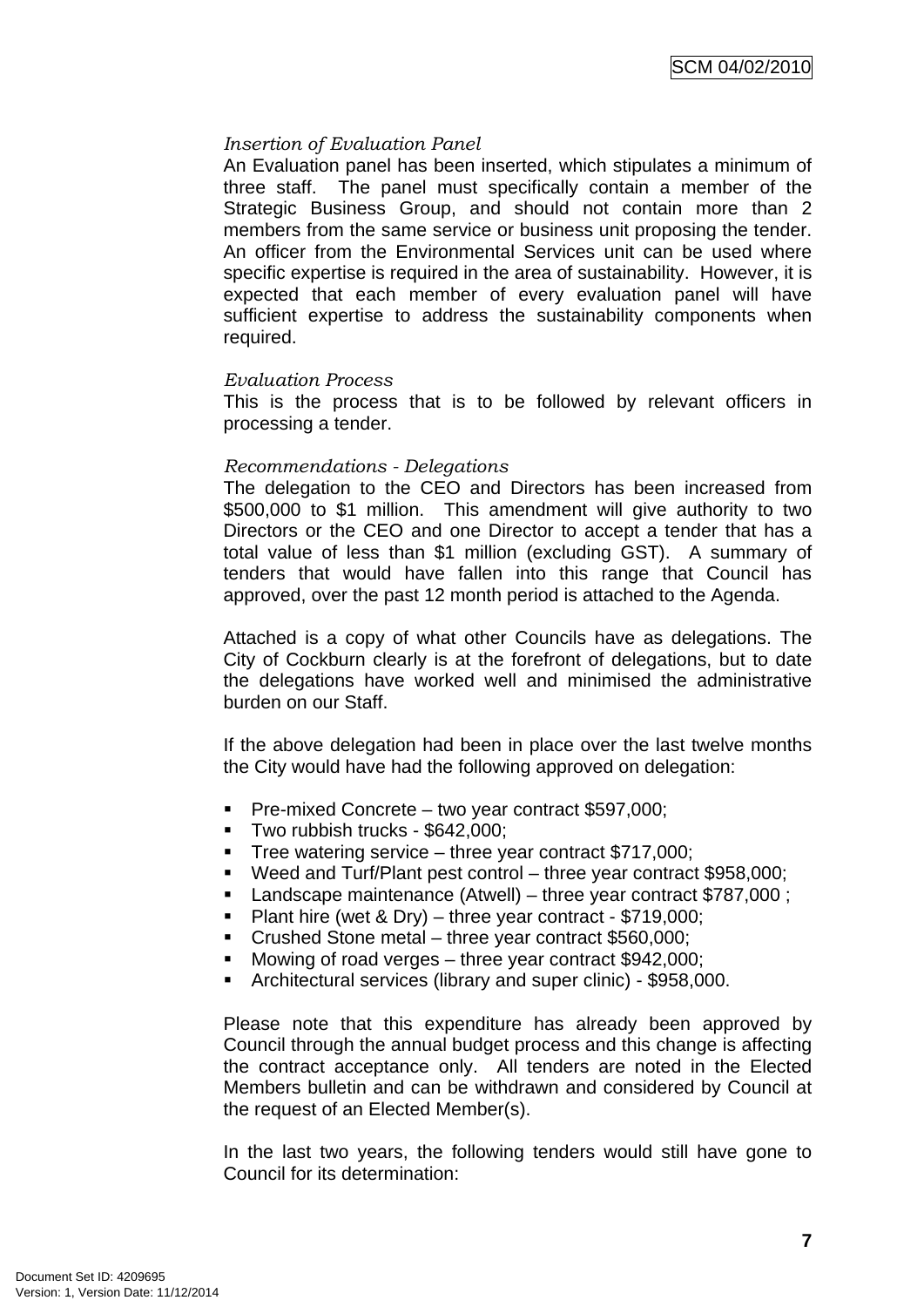- Hammond Road Regional Recreational Facility \$10m
- Aubin Grove Community Facility \$2m
- Coolbellup Centre Redevelopment \$3m
- Recycling \$3m

Whether the tender goes to Council or is approved under delegation, the amount of detailed work undertaken for every tender is extensive so as to ensure that the best price and the best outcomes are always sought for ratepayers and the community.

#### PSES15 – Reports to Council – Tenders

This Position Statement has been deleted as a stand alone document, and the majority of this has been incorporated into Policy SES3 'Evaluation of Tenders'. There is an existing Position Statement PSES7 'Reports to Council', and the specific requirements for reports to Council for tenders have been added to Policy SES3 'Evaluation of Tenders'. In essence it is being deleted as it is superfluous given the City has a standard report template for all officers including writers of tenders reports whether they go to Council or are decided by delegated authority.

## Delegations made pursuant to the Local Government Act 1995 – LGAES4 'Contract Variation'

The delegation to approve price variations for a specific contract has been modified to include Managers who constitute the Strategic Business Group. These Managers are responsible for the day to day management of their own budgets, and are accountable for expenditure of Council funds. Such responsibility should encompass the conditions/guidelines as listed under LGAES4. The delegation to accept variation only works when there is a variance between the accepted contract price and the adopted budget for the project. Where there is no 'contingency' any variation will require a budget amendment.

#### Delegations made pursuant to the Local Government Act 1995 - SES3 'Evaluation of Tenders'

This delegation has been amended to reflect the changes to the Policy SES3, in that it increases the quantum of the delegation, the CEO and Directors can accept before the tender goes to Council. The increase is the first since the introduction of the new Local Government Act in 1996. Although the list provided in Attachment 8 'Details of the Policy Effect – Council endorsed tenders' highlights nine, the average for prior years 2 per year. This only highlights the rapid escalation in the values of contracts let by Council and the need to amend the delegation.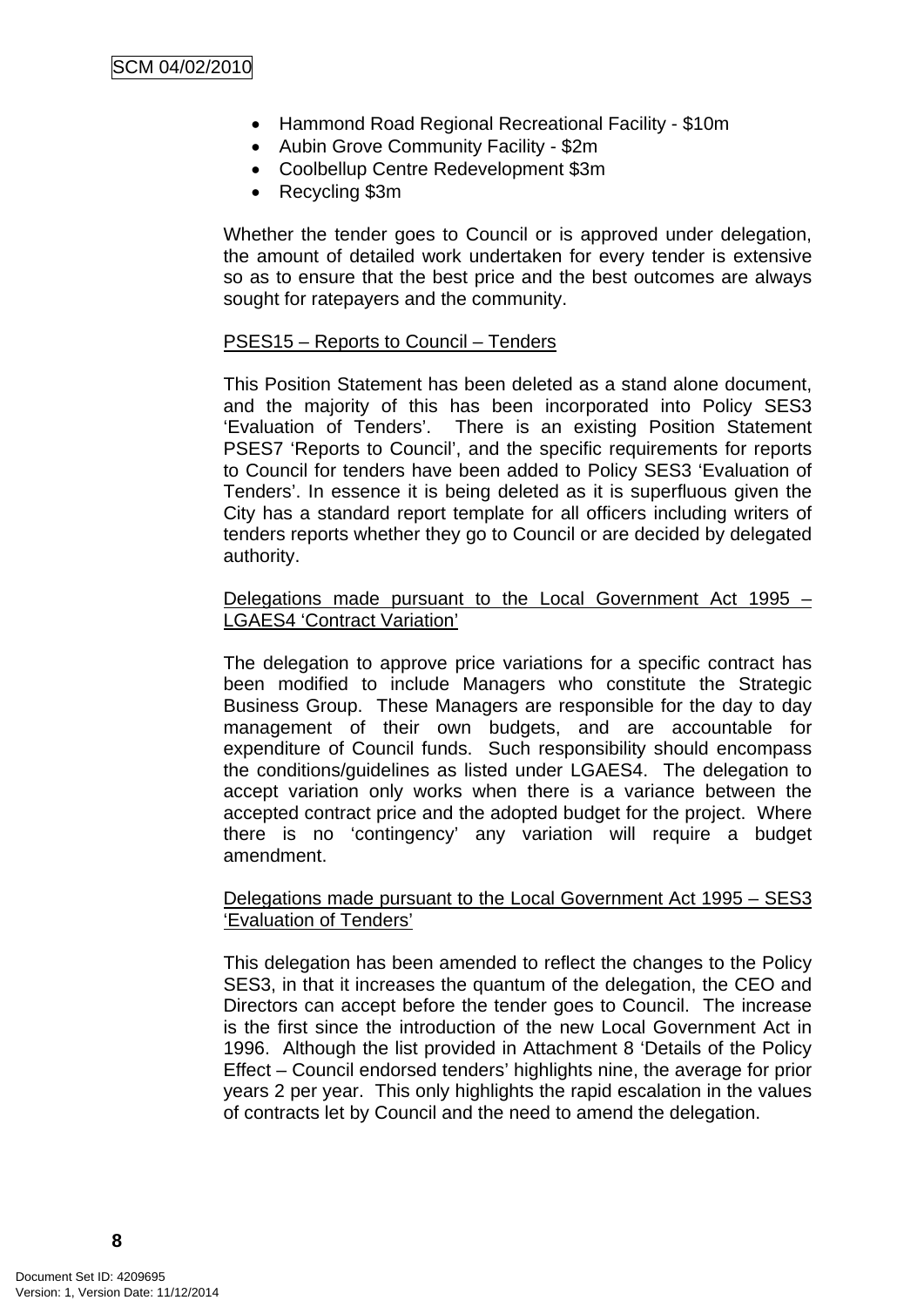# **Strategic Plan/Policy Implications**

## **Governance Excellence**

• To conduct Council business in open public forums and to manage Council affairs by employing publicly accountable practices.

# **Budget/Financial Implications**

N/A

# **Legal Implications**

Local Government Act 1995 s. 3.57.

Local Government (Functions and General) Regulations 1996, as amended.

# **Community Consultation**

N/A

# **Attachment(s)**

- 1. Existing Policy SC38 'Sustainable Procurement'
- 2. Proposed amended Policy SC38 'Sustainable Procurement'
- 3. Existing Policy SES3 'Evaluation of Tenders'
- 4. Proposed amended Policy SES3 'Evaluation of Tenders'
- 5. Proposed amended Delegated Authority SES3 'Evaluation of Tenders'
- 6. Proposed amended Delegated Authority LGAES4 'Contract Variation'
- 7. Proposed deleted Position Statement PSES15 'Reports to Council – Tenders'
- 8. Details of Policy Effect Council endorsed Tenders
- 9. Delegations at other Councils
- 10. Code of Conduct for Staff
- 11. Part 4 Provision of Goods and Services Local Government **Regulations**

# **Advice to Proponent(s)/Submissioners**

N/A

# **Implications of Section 3.18(3) Local Government Act, 1995**

Nil.